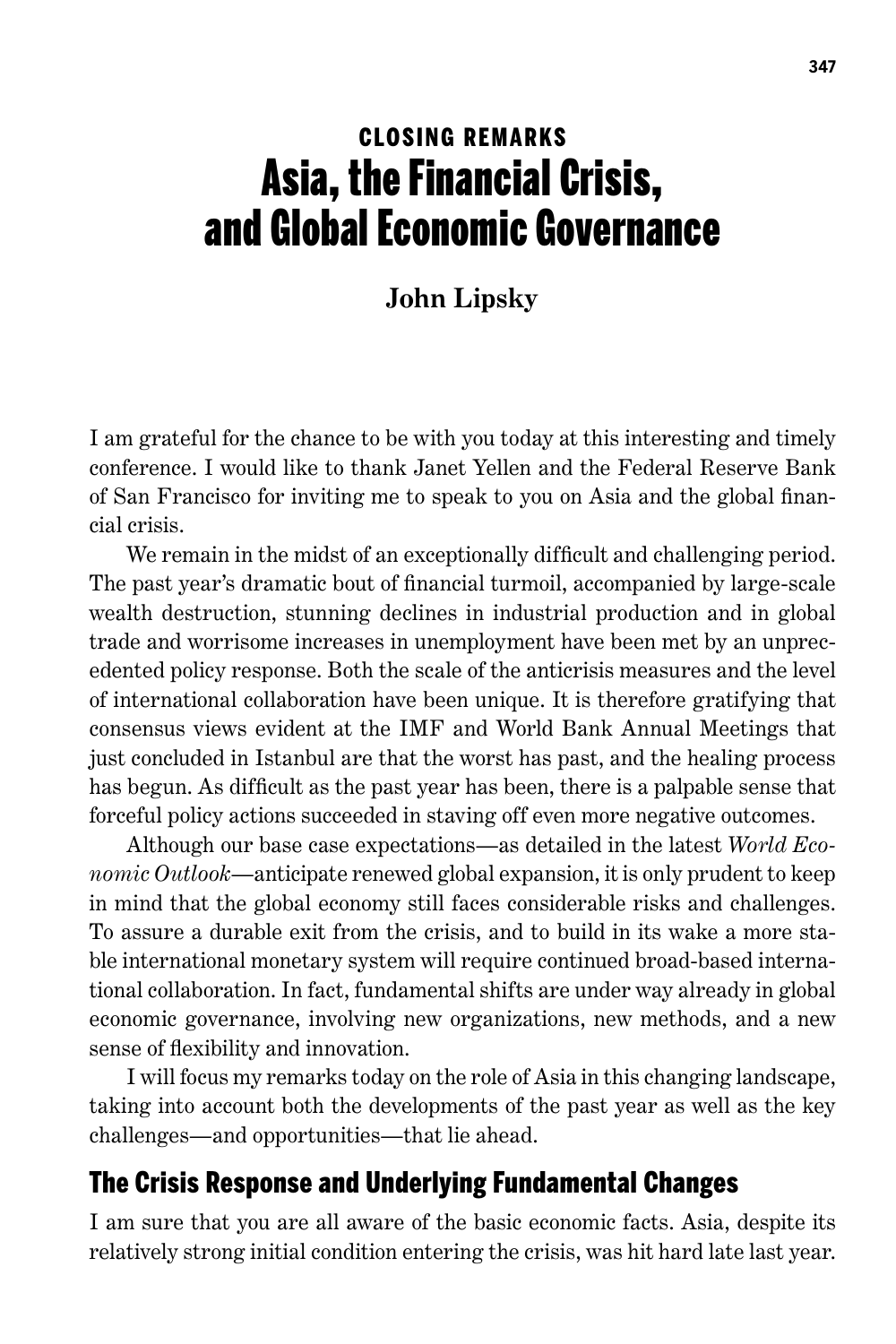While it was not directly exposed to the financial assets that were at the epicenter of this global crisis, Asia was severely affected by the sharp downturn in the United States and Europe as the trade implications of the global downturn reverberated through the Asian supply chain, capital flowed out of the region, and trade finance stalled. Measured from peak to trough, real GDP has fallen by nearly 4 percent in the United States, but it fell by more than 8 percent in Japan and by about 7 percent in emerging Asia (excluding China, India, and Indonesia).

Fortunately, the global economy has begun to pull out of recession, and Asia looks set to emerge from the downturn both sooner and stronger than any other region. The IMF's most recent *World Economic Outlook* forecasts global economic contraction of about 1 percent this year and expansion of around 3 percent next year. At the same time, Asia is expected to grow by 2¾ percent this year and by 5¾ percent in 2010. Strikingly, the three fastest growing economies in the G-20 are all from Asia—China, India, and Indonesia—with China projected to grow 8½ percent, India 5½ percent, and Indonesia 4 percent this year.

Aside from growth, Asia is doing well when measured by other economic indicators. For example, inflation has virtually disappeared, expected to end the year at a regional average of just under one-half of one percentage point. Also, employment losses in Asia have been much milder during this downturn than in past recessions.

Some have argued that Asia's remarkable recovery reflects a decoupling from the rest of the world. However, the rebound so far reflects largely a return towards normalcy of trade and finance flows following their abrupt collapse at the end of 2008. In fact, those economies with some of the largest initial contractions were the so-called newly industrialized economies—Korea, Singapore, and Hong Kong—with large shares of high-tech and other manufacturing trade with advanced economies. And, just as the U.S. downturn triggered an outsized fall in Asia's GDP because international trade and finance froze, the normalization process is generating a rapid and strong Asian upturn.

The recovery also reflects quick and forceful policy actions in the region, including monetary easing, currency flexibility in many countries, and substantial fiscal stimulus—in fact, larger than the G-20 average. Asian countries also have provided substantial financial sector support, including blanket deposit guarantees, backstopping the issuance of banks' wholesale financing, and offering cover for corporations that had borrowed in foreign currency. The provision of cross-currency swaps, in some cases with the Federal Reserve, also helped to ease pressures in the region.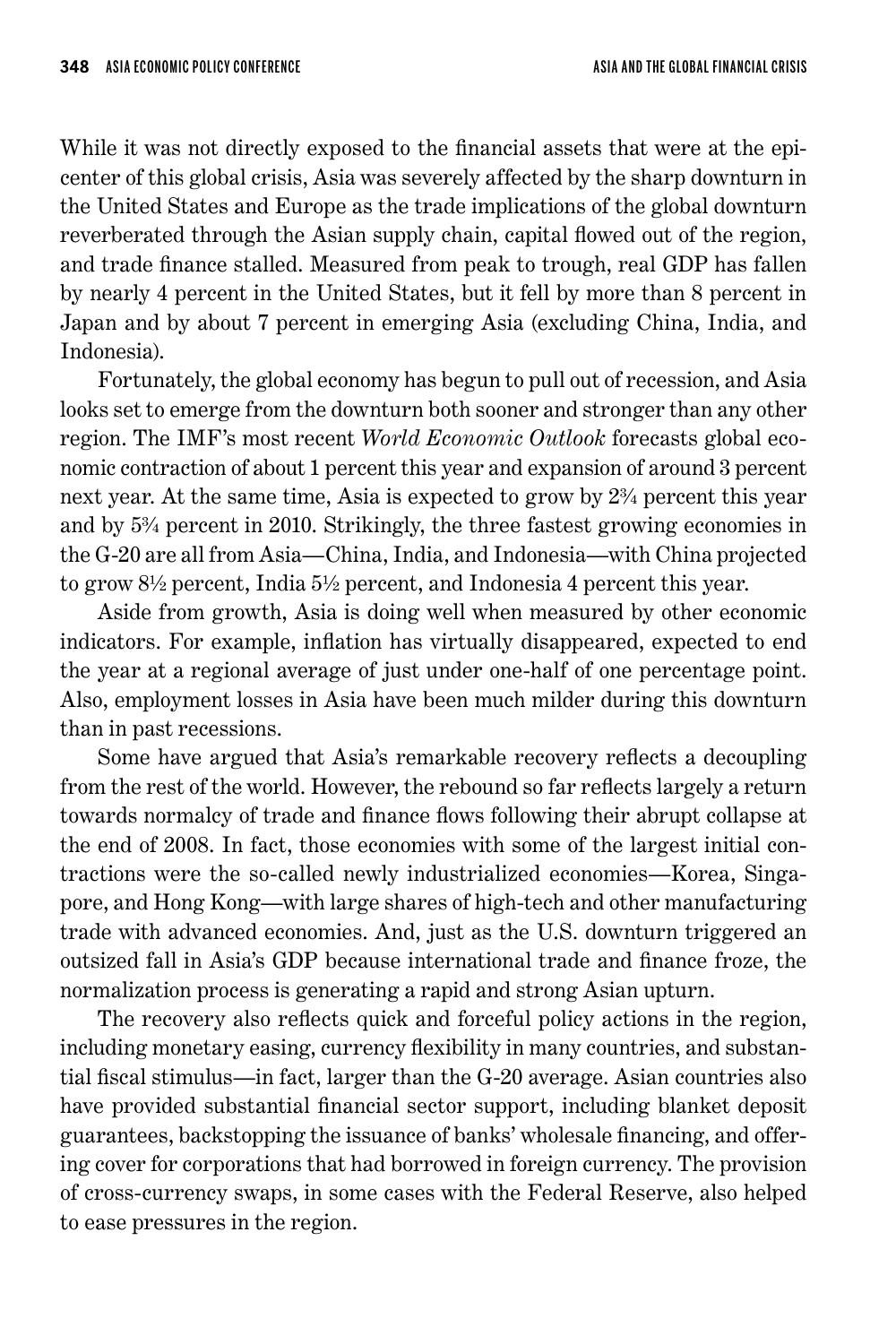Finally, Asia's recovery is a testament to its strong fundamentals, including the sound balance sheets of its private sector. When the crisis broke out, Asia's banks and companies had solid capital positions, low leverage, and little exposure to toxic assets. As a result, banks have been both willing and able to lend, which has meant that credit has not slumped by as much as in other regions.

The resilience of Asian economies in this crisis, their substantial contributions to global growth in recent years and the region's importance in international capital flows are underpinning the transformation of international fora. For example, a discussion of global economic cooperation would seem hollow if China—likely the world's third largest economy—were absent. It should come as no surprise then that the G-20—with six representatives from the Asia-Pacific region—has been designated as the premier leadership forum for international economic cooperation among the largest economies.

Changes also are under way with regard to Asia's role at the IMF, as the region is receiving a larger voice in accordance with its growing weight in the global economy. Under the reform of IMF quotas agreed to in April 2008, underrepresented Asian countries stand to gain nearly 3 percentage points in quota shares. Still, the region remains significantly underrepresented and, in the next review of quotas to be completed by January 2011, further gains are to be expected.

Asia's rising influence in the global economy also is being mirrored in its financial assistance to the rest of the world. For example, the region has pledged to provide the IMF with US\$178 billion in new lending resources—a third of the total pledged through the New Arrangements to Borrow (NAB) as well as the Note Purchase Agreement—to support countries combating balance of payments pressures brought on by the crisis.

This reshaping of economic governance is timely, and an integral part of the broader effort to reform the global economic and financial framework—and thus to lay the foundations for strong, balanced, and hence sustainable growth in the future. Global cooperation will be necessary if this effort is to be successful.

# Challenges and Opportunities Beyond the Crisis Response

Turning now to some of the key challenges in the period ahead, as well as opportunities for building a stronger post-crisis world, the principal near-term risk is that the global recovery could stall. This could occur if private demand does not pick up and replace the policy stimulus and inventory restocking that have recently been the key drivers of growth. Policy support therefore should remain in place until a durable recovery is secured.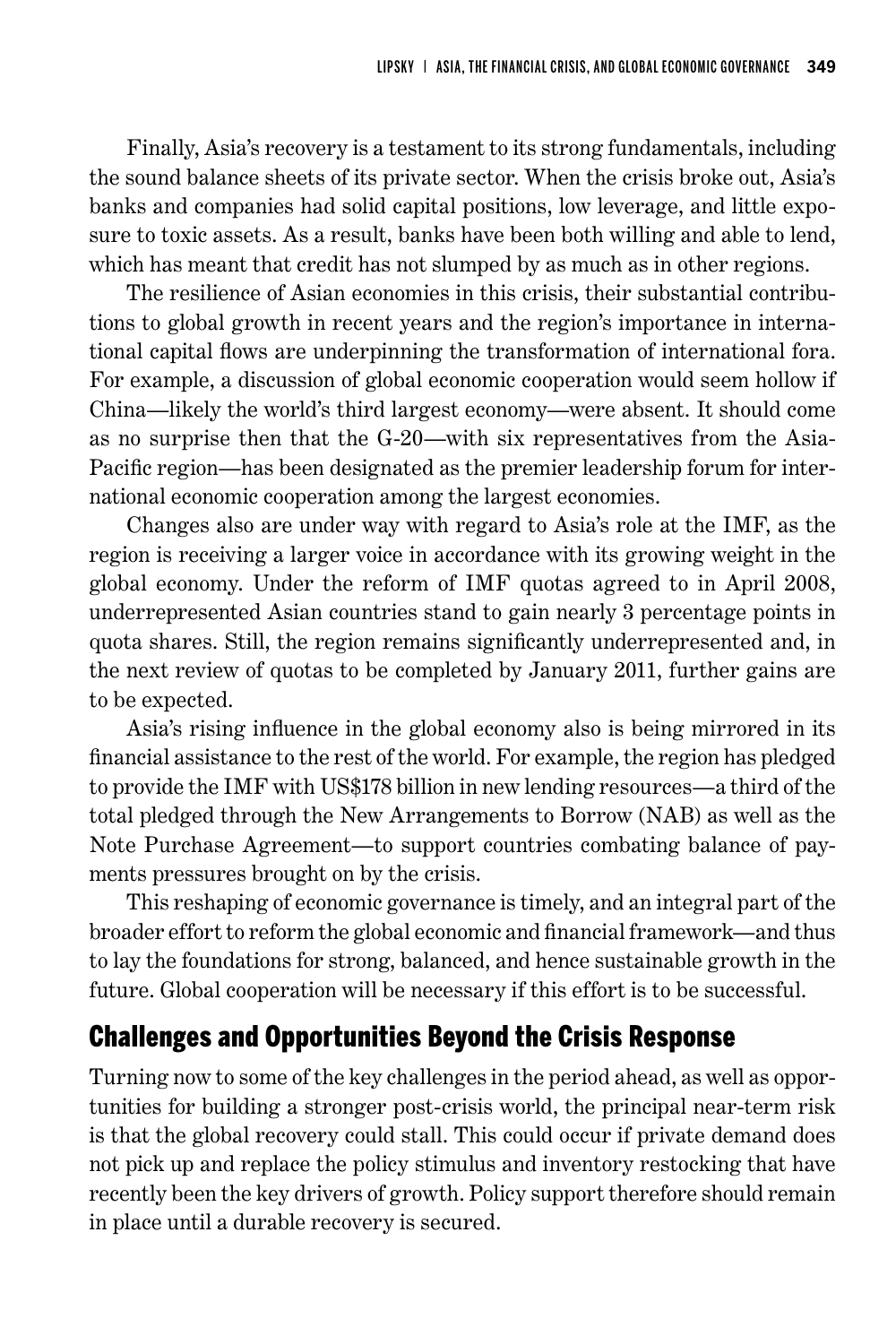Some Asian countries—particularly advanced and export-dependent economies that have experienced a relatively large cyclical weakening of their fiscal positions—are planning to withdraw fiscal stimulus over the course of 2010 in response to the signs of recovery. However, these plans should proceed cautiously until the recovery seems assured. At the same time, fiscal credibility could be enhanced by announcing concrete medium-term consolidation plans. Such plans will be particularly relevant for those countries starting from relatively high debt levels (including Japan, India, and Malaysia) and those facing looming age-related fiscal pressures (such as Japan and the newly industrialized economies of Korea, Singapore, Hong Kong SAR, and Taiwan Province of China). But even for the average Asian country, without fiscal adjustment, debtto-GDP ratios are projected to remain above pre-crisis levels through 2014.

For the bulk of the region, monetary conditions should remain supportive for longer than has been the case in previous cycles. Inflationary pressures generally remain muted, as the output gap has widened. With the recovery still tentative, inflation risks currently low, and limited asset price increases so far, a near-term tightening of monetary policy would be premature for most countries.

But there are a few exceptions where action may be appropriate sooner then elsewhere. In Australia, the recovery is advancing rapidly and output gaps are starting to close, prompting the Reserve Bank to become the first major country central bank to raise interest rates since the onset of the crisis. In India, core inflation and inflation expectations are rising as industrial production has recovered rapidly. And in China, growth is accelerating and the extraordinary pace of loan growth in the first half of 2009 raises the risk of future loan quality problems.

Over the longer horizon, there are significant risks of anemic global demand if the policy choices are not mutually supportive. Achieving sustained healthy growth for all countries will depend critically on rebalancing the pattern of global demand—not just from public-sector supported growth to private-sector supported growth but also from relative reliance on external demand to domestic demand in surplus countries, and the reverse in deficit countries. Policy collaboration could help to insure that this process will take place in a mutually supportive fashion. In China as well as other emerging Asian countries that run large current account surpluses, the authorities have indicated their intention to emphasize policies that will support increased domestic demand, including via structural reforms. Increased exchange rate flexibility in some countries in the region will also be helpful in this process.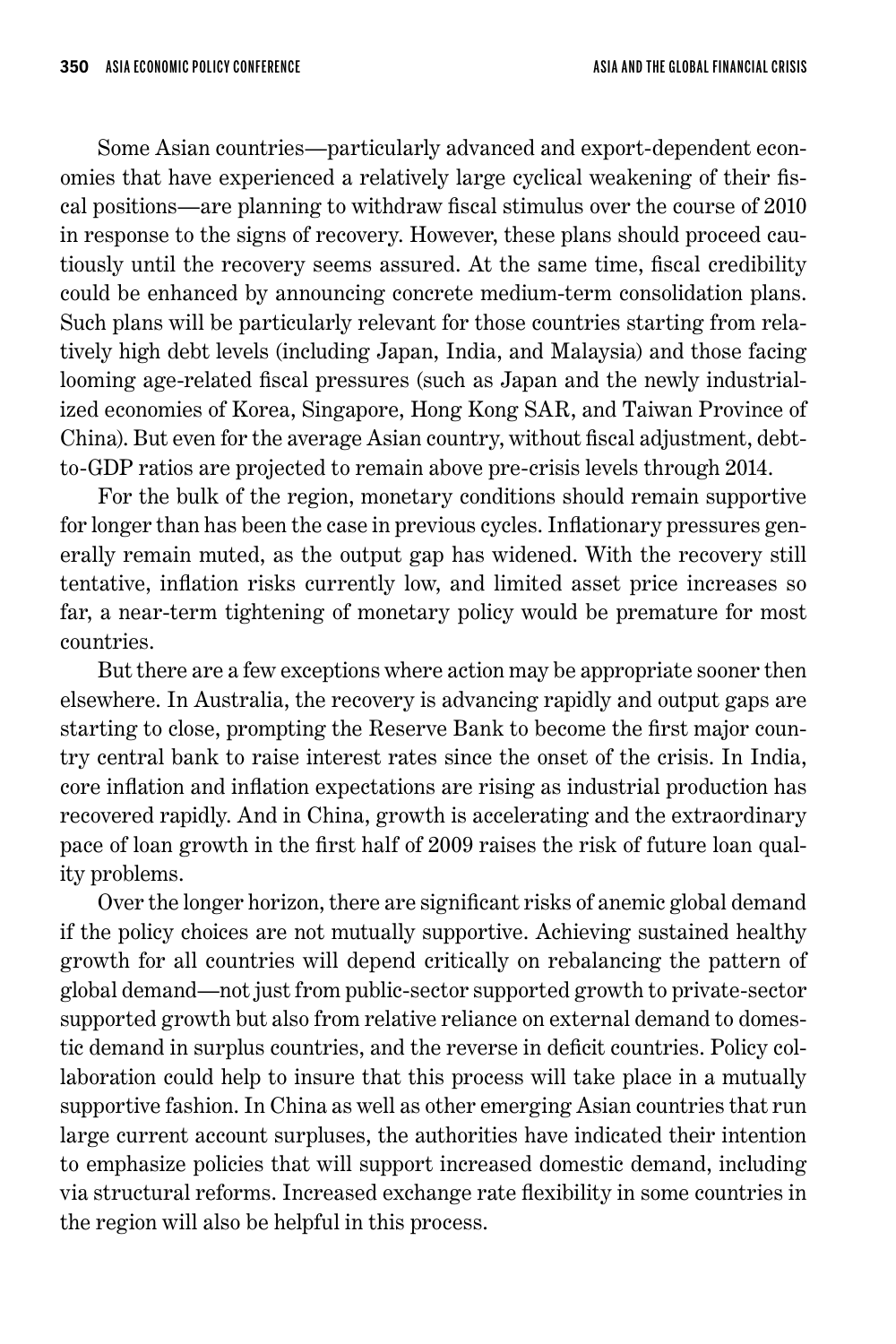This rebalancing process will involve strengthening consumer confidence and facilitating a pickup in private investment in industries geared toward domestic markets. At the same time, improvements in corporate governance, financial intermediation, the quality of public investment, and social safety nets will help to continue improving productivity and support growth. In particular, research highlighted in the IMF's October 2009 *Asia and Pacific Regional Economic Outlook* notes that improvements in corporate governance and continued financial sector reform have the potential to bring down the high levels of corporate savings in Asia and contribute to global rebalancing.

## Global Governance

In Pittsburgh, the G-20 leaders stated clearly their commitment to policy collaboration in order to most effectively address the difficult challenges that lie ahead. Their "Framework for Strong, Sustainable, and Balanced Growth" includes a cooperative, peer-review process—or mutual assessment—of their countries' policy frameworks. And they have asked the IMF to assist in this process, by developing a forward-looking analysis of the overall consistency of individual countries' policy frameworks with the overall goal of balanced and sustained global growth.

The IMF has considerable experience in analyzing members' policy frameworks and their implications for global economic and financial stability. This unique surveillance background has helped the Fund to provide timely and critical inputs to the international policy debate—for example, our call for an early and significant fiscal stimulus to cushion the crisis. The G-20 peer mutual assessment process should help to further enhance the traction and effectiveness of multilateral surveillance.

The Fund is also engaged in other relevant initiatives. We have launched an Early Warning Exercise in cooperation with the Financial Stability Board (FSB), focusing on systemic tail risks and the policy remedies that would be appropriate if such risks were to emerge. And we are improving other activities, such as the Financial Sector Assessment Program—that is conducted jointly with the World Bank—by sharpening the focus of assessments, making them more flexible and nimble, and strengthening their analytical content. And we are actively participating in the regulatory reform work of the FSB. These adaptations and reforms should help facilitate a collaborative approach to shared economic problems.

The IMF also can contribute to a more stable international monetary system and post-crisis global economy if it provides evenhanded and independent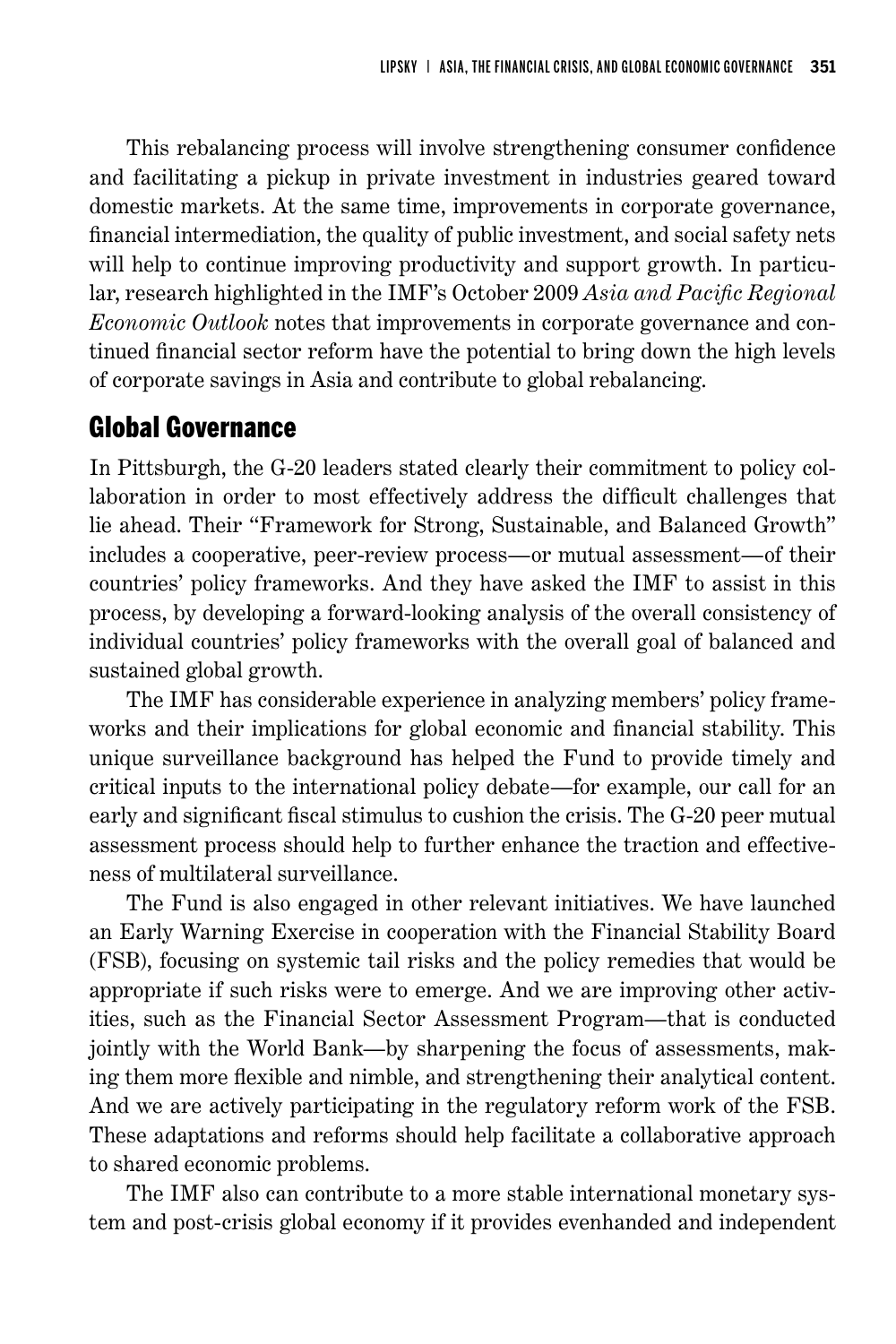surveillance, adequate financial support, and effective technical assistance. Moreover, critical governance reforms—that have been given an important boost by the G-20—should help assure emerging market and developing countries that their views will be reflected fairly. These reforms include aligning the voice and representation of members with their weight in the global economy. As I mentioned earlier, underrepresented Asian countries will gain about 3 percentage points in their Fund quota share as a result of the April 2008 agreement. And they are expected to receive further gains in the new quota discussions that are scheduled to be completed by January 2011.

One issue of importance that will involve directly many Asian economies is that of reserve accumulation and saving surplus. As you well know, many countries have rapidly built up official foreign exchange reserves over the past decade, in part as greater self insurance against balance of payments—primarily capital account—shocks. Global economic efficiency would have been enhanced if the IMF had been able to provide the insurance demanded by these countries, but doubts about the amount of available financing and the conditions attached to this financing have encouraged self-insurance.

Such self insurance is costly both at the country level—given the foregone domestic absorption and the complications for monetary and exchange rate policy—and at the international level, where countries wishing to build up their reserves have tended to generate persistent current account surpluses. There is a real danger that in the wake of the current crisis there could be renewed widespread efforts to add to reserves. It is clear that if such efforts are pursued simultaneously, one result would be to dampen the global recovery.

As the key institution endorsed by the global community for meeting the financial needs of economies in crisis, the IMF has a responsibility to offer effective alternatives to self insurance. The IMF's lending policies were recently overhauled to make them more responsive to the evolving needs of its member countries. Importantly, with the introduction of the Flexible Credit Line (FCL), the IMF now offers a preemptive insurance facility for members with strong policies. Mexico, Poland, and Colombia have used this facility, and their decision to do so was well received by international markets. In Asian countries such as Mongolia and Sri Lanka, traditional IMF programs have played an important role in mitigating the impact of the crisis. Further work is under way on building on the success of our new facilities, for example, by enhancing predictability of access to crisis financing.

Of course, crisis prevention instruments must be backed by sufficient resources in order to be credible, as recent experience has shown that financial crises can lead to an extraordinarily large demand for official resources.